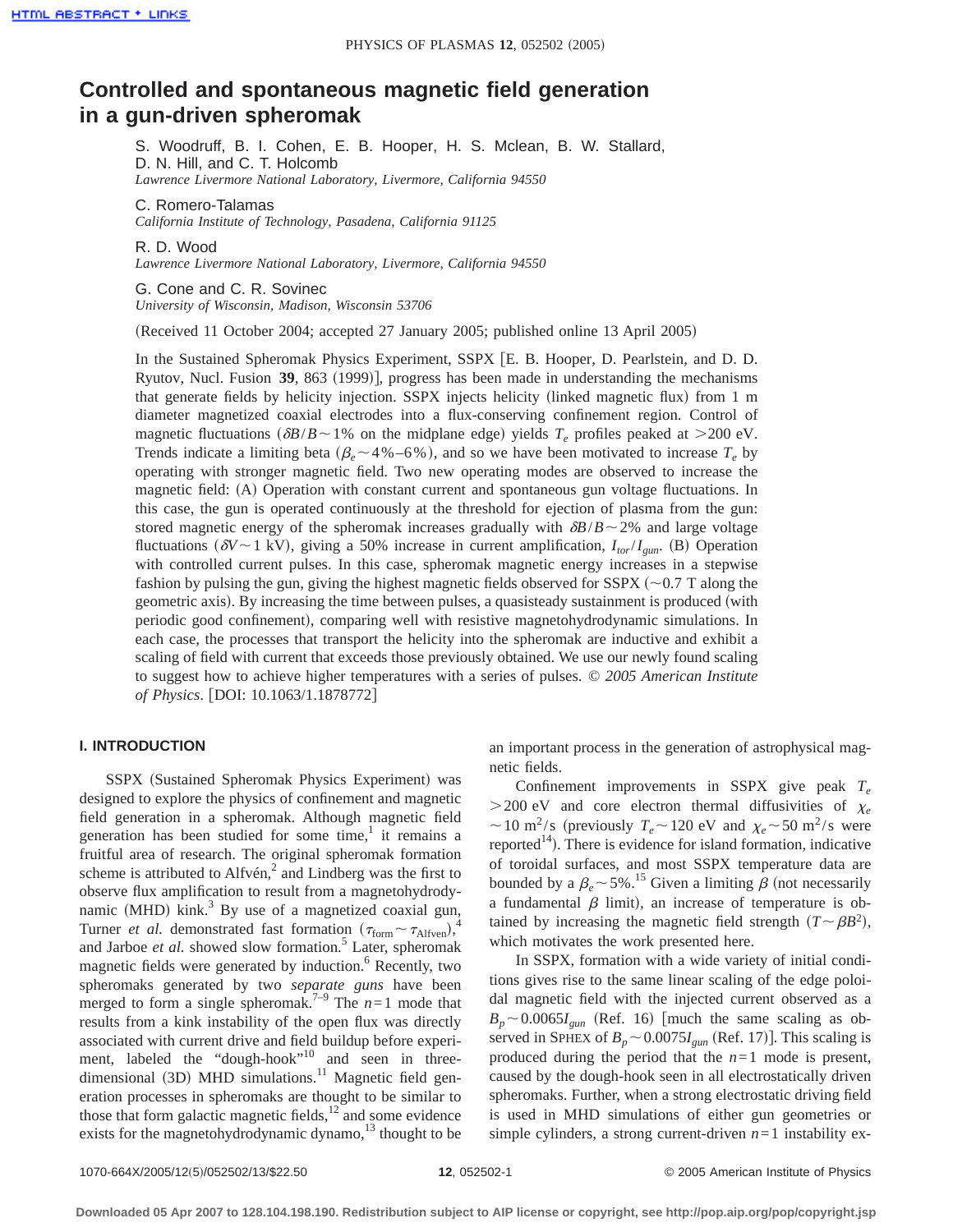

FIG. 1. SSPX and major components.

cited on open field lines of a plasma pinch configuration is generally seen. $11,18$  It has been found for these simulations that the peak field that can be obtained also scales as a function of the gun voltage and Lundquist number (hence, also the gun current).

*Here we report two new methods of magnetic field generation* with reference both to SSPX experimental data and results from resistive MHD simulations in both cylindrical and more SSPX-like geometries *that exceed this linear scaling*. While the emphasis has been to understand the processes by which helicity is injected into a spheromak, another equally important end is to enhance performance by pushing towards higher field strengths and higher temperatures. Towards this end an empirically derived scaling model<sup>19</sup> is presented that details means for accessing these interesting regimes.

The text is structured as follows. Section II entails a description of the experiment and of the simulation tools used here. Section III contains an analytic model based on the inductive nature of the gun impedance during helicity injection.<sup>20</sup> In Sec. IV, new results related to the two new operating modes are presented. Section V presents a discussion of the implications of these results for the scaling to a high temperature spheromak. Section VI contains the conclusions.

#### **II. EXPERIMENT AND SIMULATION TOOLS**

SSPX is a coaxial-gun-driven spheromak, similar in design to the version of the Compact Torus Experiment  $(CTX)$ (Ref. 21) that obtained a transient 400 eV electron temperature in decay. SSPX is larger in volume by a factor of 8: it has a 1 m diameter gun of equal radius to the flux conserver  $(in CTX, the diameter was 40 cm)$ . Nine independently programmable field coils generate the vacuum field (see Fig 1 and Ref. 14). In this text, reference is made to a 10-point Profile Thomson Scattering (PTS) diagnostic, two-chord  $CO<sub>2</sub>$ interferometer, fast charge-coupled device imaging camera, and edge magnetic probes. Base pressures as low as 10−9 Torr have been achieved by baking, helium shot conditioning, glow discharge cleaning, and Ti gettering, giving the burn-through of most impurities and low radiated power  $\left(\langle P_{\text{gun}}/10\right)$ . The circuit that drives SSPX is shown in Fig. 2: a 0.5 MJ inductance, resistance, and capacitance, LRC circuit for the formation pulse, and 1.5 MJ pulse-forming network that can deliver constant current pulse of 200 kA for around 2 ms. Typical operating parameters are shown in Table I. The circuit impedance exceeds that of the spheromak several fold, which means that the circuit acts as a *current source*. The voltage drop across the electrodes is measured with a voltage divider mounted on the gun.



FIG. 2. SSPX gun circuit.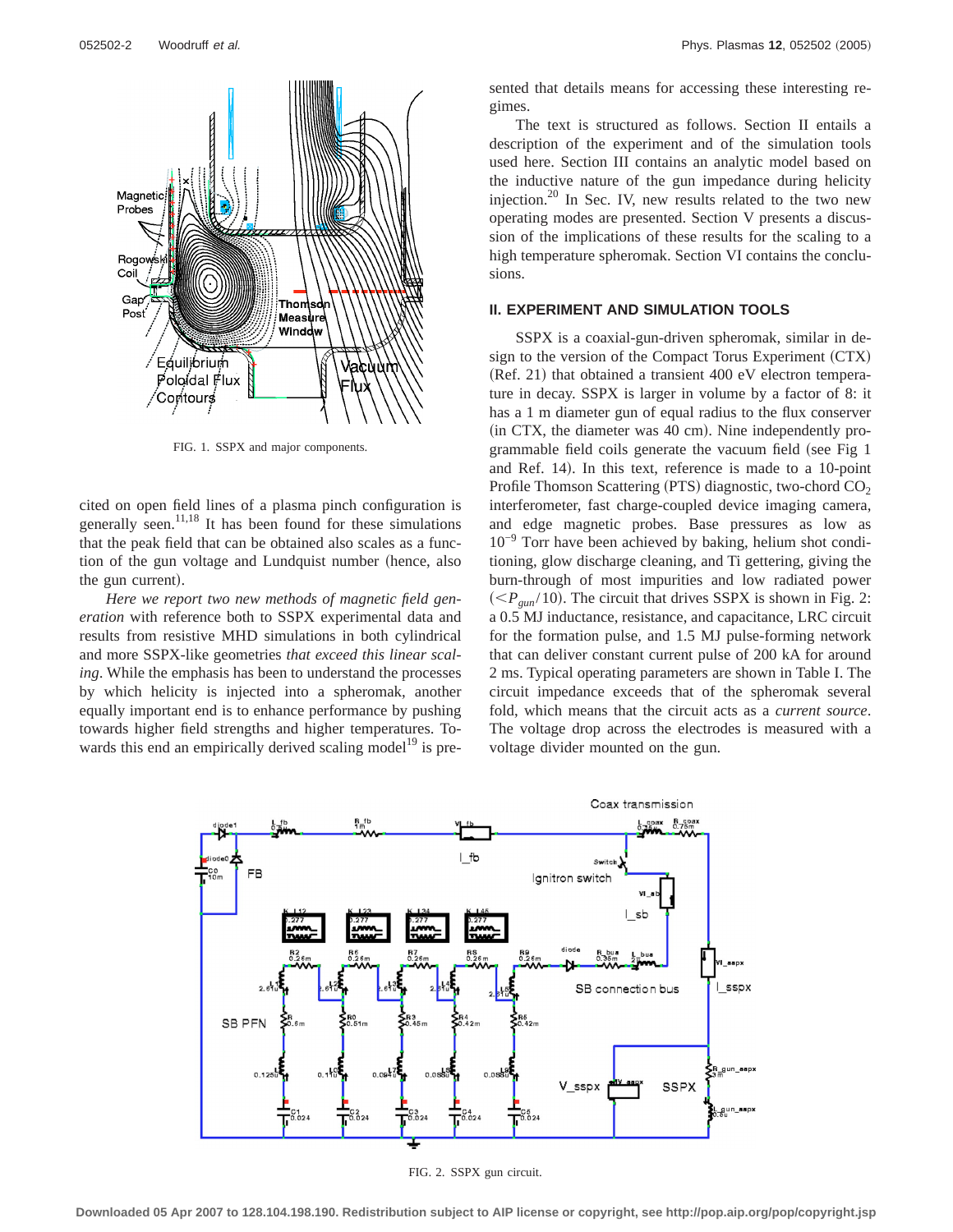TABLE I. Typical parameters for SSPX.

| Parameter                 | Value    |
|---------------------------|----------|
| Major radius (m)          | 0.5      |
| Minor radius (m)          | 0.2      |
| Plasma current (kA)       | 400      |
| Magnetic field $B_0(T)$   | 0.5      |
| Pulse length (ms)         | 3.5      |
| Density $(m^{-3})$        | $2 - 10$ |
| Electron temperature (eV) | 200      |
| Ion temperature (eV)      | 600      |
| $\beta$ (%)               | 10       |

The NIMROD three-dimensional resistive-MHD  $\text{code}^{22,23}$  is used here as a primary tool for understanding magnetic field generation in the spheromak. The simulation domains are assumed to be bounded with perfect conductors so that magnetic field components normal to the boundaries and electric fields parallel to the boundaries vanish except for time-independent, applied background vacuum magnetic fields. The insulating gap required for applying dc voltage is modeled by specifying a tangential electric field along the outboard bounding wall in cylindrical-geometry computations and along the upstream end of the domain in gungeometry computations. SSPX simulations employed geometries with aspect ratios (vertical height over radius) in the range of  $1-1.5$  (SSPX is near unity in aspect ratio), major radius  $0.5-1$  m (SSPX has  $0.5$  m major radius), maximum magnetic fields  $1-2$  T, plasma mass densities  $10^4-10^5$  larger than in SSPX to reduce the disparity in Alfvén and resistive times, i.e., to artificially reduce the magnetic Lundquist number which is above  $S \sim 10^5$  in hot SSPX discharges  $(T_e$  $>100$  eV) to a more manageable  $10^3 < S < 10^4$  in the simulations (where we use the major radius as the characteristic length scale in the definitions of the Alfvén and resistive times). In most of these simulations, fixed constants have been assumed for the values of the electrical resistivities and thermal conductivities.

Time histories of the global parameters in the experiment (such as spheromak helicity content and field energy) are inferred by fitting equilibria generated by the CORSICA (Ref. 24) code to the injected current and edge magnetic field measured in the poloidal plane. The current profile is characterized by the ratio of current to field,  $\lambda = \mu_0 \mathbf{J} \cdot \mathbf{B}/B^2$ , as is customary in predominantly force-free plasmas. In the fits used here, the  $\lambda$  profile is modeled inside the separatrix as  $\lambda = \lambda_{edge}(1 + \alpha \bar{\psi}^n)/(1 + \alpha)$  where  $\bar{\psi}$  is a normalized flux, varying from 0 on the magnetic axis to 1 on the separatrix,  $\alpha$  is a fitting parameter, and  $\lambda_{edge} = \lambda_{gun} = \lambda$  on the open field lines outside of the separatrix.  $\lambda_{gun} = \mu_0 I_{gun} / \psi_{gun}$ , where  $I_{gun}$  and  $\psi_{\text{gun}}$  are the gun current and flux. The gun voltage is  $V_{\text{gun}}$ .

## **III. HELICITY INJECTION BY INDUCTIVE PROCESSES**

Spheromak magnetic field generation is described with the use of "magnetic helicity." This is a measure of the linkage of the magnetic flux, is additive, and is conserved glo-

bally in instances where magnetic energy is not e.g., in reconnections.20 The helicity-injection rate of the gun-driven spheromak is usually expressed in terms of the gun voltage and the flux linking two coaxial electrodes:  $K=2V_{\text{sym}}\psi_{\text{sym}}$ and the spheromak global helicity evolution is expressed as

$$
K(t) = \exp\left(\int_0^t \frac{-dt}{\tau_K}\right)
$$
  
 
$$
\times \int_0^t 2V_{gun}(t') \psi_{gun}(t') \exp\left(\int_0^{t'} \frac{dt''}{\tau_K}\right) dt'.
$$
 (1)

For time scales short compared with the helicity dissipation time,  $\tau_K(t/\tau_K \ll 1)$  the integral can be simplified to

$$
K(t) = \int_0^t 2V_{gun}(t)\psi_{gun}(t)dt.
$$
 (2)

In order to understand what it means to "inject helicity," it has been useful to determine which processes dominate  $V_{gun}$ and to control these processes in the experiment. We have considered the following contributing factors to the gun voltage:

$$
V_{gun}(t) = V_{sheath}(t) + V_{edge}(t) + \frac{d}{dt} [L(t)I_{gun}(t)] + \delta V_{gun}(t)
$$
  
+  $\Delta V_{gun}(t)$ , (3)

where  $V_{\text{gun}}$  is that voltage measured at the gun,  $V_{\text{sheath}}$  is a cathode sheath drop, *Vedge* is the resistive drop in the cold edge plasma, and  $\delta V_{gun} + \Delta V_{gun}$  are terms related to anomalous resistive processes.<sup>25</sup> All of the terms except the  $d/dt(LI_{gun})$  inductive term are due to processes that dissipate helicity (sheaths, resistive edge, etc.). The thesis of this paper is that the main contribution to the useful helicity-injection rate for discrete, controllable events originates with the  $d/dt(LI_{\text{gun}})$  term, for which we can assume that the gun-flux injector flux  $\psi_{\text{gun}}$  is invariant (see Discussion). We can define the effective helicity-injection rate in terms of the inductive plasma processes as follows:

$$
K_{eff}(t) = \int_0^t 2\dot{L}(t)I\psi_{gun}(t)dt + \int_0^t 2\dot{I}(t)L\psi_{gun}(t)dt,
$$
 (4)

$$
\frac{dK_{eff}}{dt} = 2\dot{L}I\psi_{gun} + 2\dot{L}\psi_{gun}.\tag{5}
$$

In Eq. (5) and below, *L* and  $\dot{L}$  are redefined as appropriate time averages, consistent with the experimental observation that in many experimental discharges one or the other is nearly constant for extended times.

To illustrate the inductive generation of helicity, the two main sources of impedance understood to dominate during helicity injection are shown in Fig. 3. For clarity, these are labeled type I processes and type II processes. The processes have analogs. Type I processes exhibit geometric changes like the plasma arcades of a Jacobs ladder: an area change results in a large *dL*/*dt* term and so the first term on the right side of Eq.  $(5)$  is dominant. Type II processes occur like ramping current up in a fixed geometry, like a circuit induc-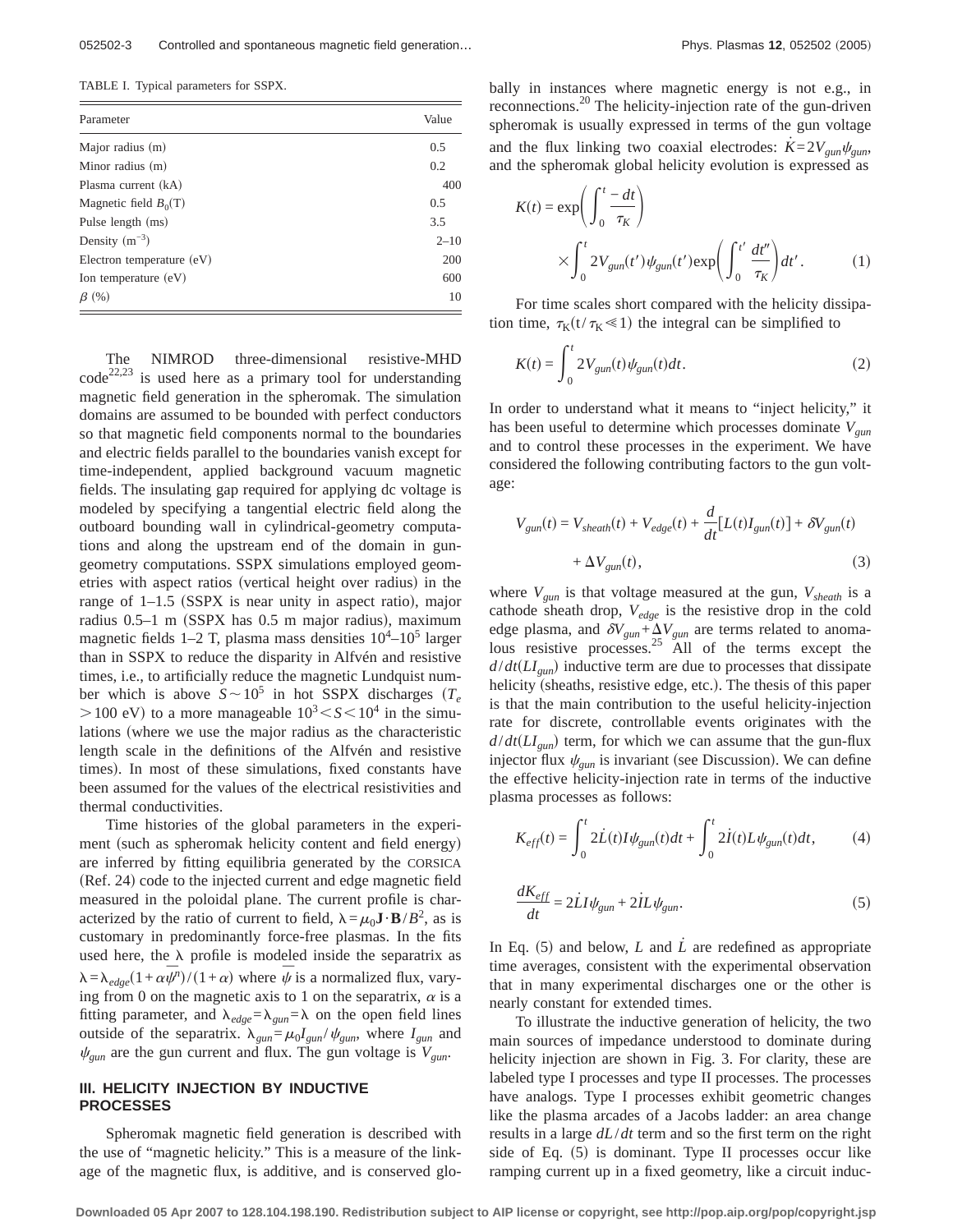

FIG. 3. Schematic of the processes that govern the gun voltage in SSPX.

tor which gives rise to a *dI*/*dt* term, making the second term on the right side of Eq.  $(5)$  dominant. Therefore, to add helicity to a spheromak it is necessary to choose processes that have the characteristic of inductive impedance. Two processes that give an inductive impedance are described in the following analytic examples.

#### **A. Analytic expression of type I process**

Consider the instance that a single current sheet is expelled from the gun. If this occurs on a time scale that is short compared with the rate of change of gun current then  $I_{\text{sum}}$  const. By ignoring resistive impedance (assuming that this will be small in comparison with the inductive component) the gun voltage is  $V_{\text{gun}} = I_{\text{gun}}\dot{L}$ , and the effective helicity-injection rate is  $\dot{K}_{eff} = 2\psi_{gun}I_{gun}L$ .

This injection rate can be rewritten in terms of the gun current alone by considering the following. In order for the sheet to be released from the gun, a pressure balance in the gun must be met in which the axial constraining force of the radial vacuum field is balanced by the  $J \times B$  force acting on the current sheet. The only control parameter that is varied during this ejection process is the gun current, and so the pressure balance is often expressed in terms of a threshold current  $I_{thresh}$ . Equating magnetic pressures, the equality  $B_{\theta}$  $=B_p$  is obtained for the expulsion of a current sheet. Expressing the gun flux in terms of the gun current by using a sharp boundary model (see Appendix B) one obtains an expression for the gun flux at the time of ejection in terms of the gun current and the gun geometry,

$$
\psi_{gun} = \mu_0 I_{thresh} \Delta/4, \qquad (6)
$$

where the interelectrode gap width is  $\Delta$  and the radius is *R*. Finally, the helicity-injection rate can be written in terms of the threshold current, geometry, and rate of change of inductance due to the length expansion of the current sheet:

$$
\dot{K}_{eff} = \mu_0 I_{thresh}^2 \dot{L} \Delta / 2. \tag{7}
$$

The helicity content of the spheromak can be determined by the use of Eq.  $(7)$  and knowledge of the inductance of the current sheet expanding from the gun approximated as a coaxial cylinder:  $L = (\mu_0 / 2\pi) l_{sheet} \ln(r_2 / r_1)$ , where  $r_2$  and  $r_1$  are the outer and inner electrode radii, respectively, *lsheet* is the length of the sheet (including both gun- and flux-conserver regions), giving  $L \sim 100$  nH. By combining the two expressions for  $L$  and  $\hat{K}$ , a geometrical relationship for the magnetic helicity introduced with each current sheet is obtained. Integrating with respect to time, the helicity of the spheromak can be predicted from knowledge of the threshold current alone:  $K=9\times10^{-15}I_{thresh}^2$ Wb<sup>2</sup>.

## **B. Analytic expression of type II process**

The inductance of a screw pinch can be expressed by considering the limiting case where the column and return current form a coaxial section of fixed geometry (see Appen $d$ ix C). Before the onset of asymmetry and before a spheromak is established (for which  $\psi_{pol} \sim \psi_{tor} \sim \psi_{gun}$ , i.e., before flux amplification occurs), the injection rate can be stated as

$$
\dot{K}_{eff} \approx 2L \psi_{gun} \dot{I}_{gun},\tag{8}
$$

where a simple model for *L* is given in Appendix C. Equation  $(8)$  states that helicity is injected when the current ramps up (much like energy storage in an inductor). In past experiments, the axisymmetric period is brief due to the rapid onset of a kink which has a time-varying inductance until saturation (making it a type I process). However, under certain conditions a fixed geometry is produced, discussed further in the Results.

#### **IV. RESULTS**

Several experimental results are categorized here according to the processes that give rise to inductive impedance: either type I ( $\dot{L}$  term dominates) or type II ( $\dot{l}$  term dominates).

## **A. Type I process: Helicity injection with current sheets**

By carefully programming the bank to deliver just sufficient current to meet the ejection threshold it is possible to push out a single symmetric current sheet from the gun. Figure 4 shows the evolution of this current sheet in schematic and by use of a sequence of camera images obtained at the midplane of the spheromak. As the current sheet is expelled it grows asymmetries (of scale length,  $l \ll R$ ) and has the appearance of a plasma "bubble." The propagation time of the current sheet out of the gun is typically Alfvénic ( $\neg$ few microseconds). Also shown in Fig. 4 are snapshots of the evolution of poloidal flux contour evolution from twodimensional simulations in SSPX geometry produced by NIMROD simulations, reproducing the phenomenon.

Figure 5 shows a typical time history of the gun current, voltage, and magnetic field at the midplane of the flux conserver as the bubble is pushed out of the gun. Initially the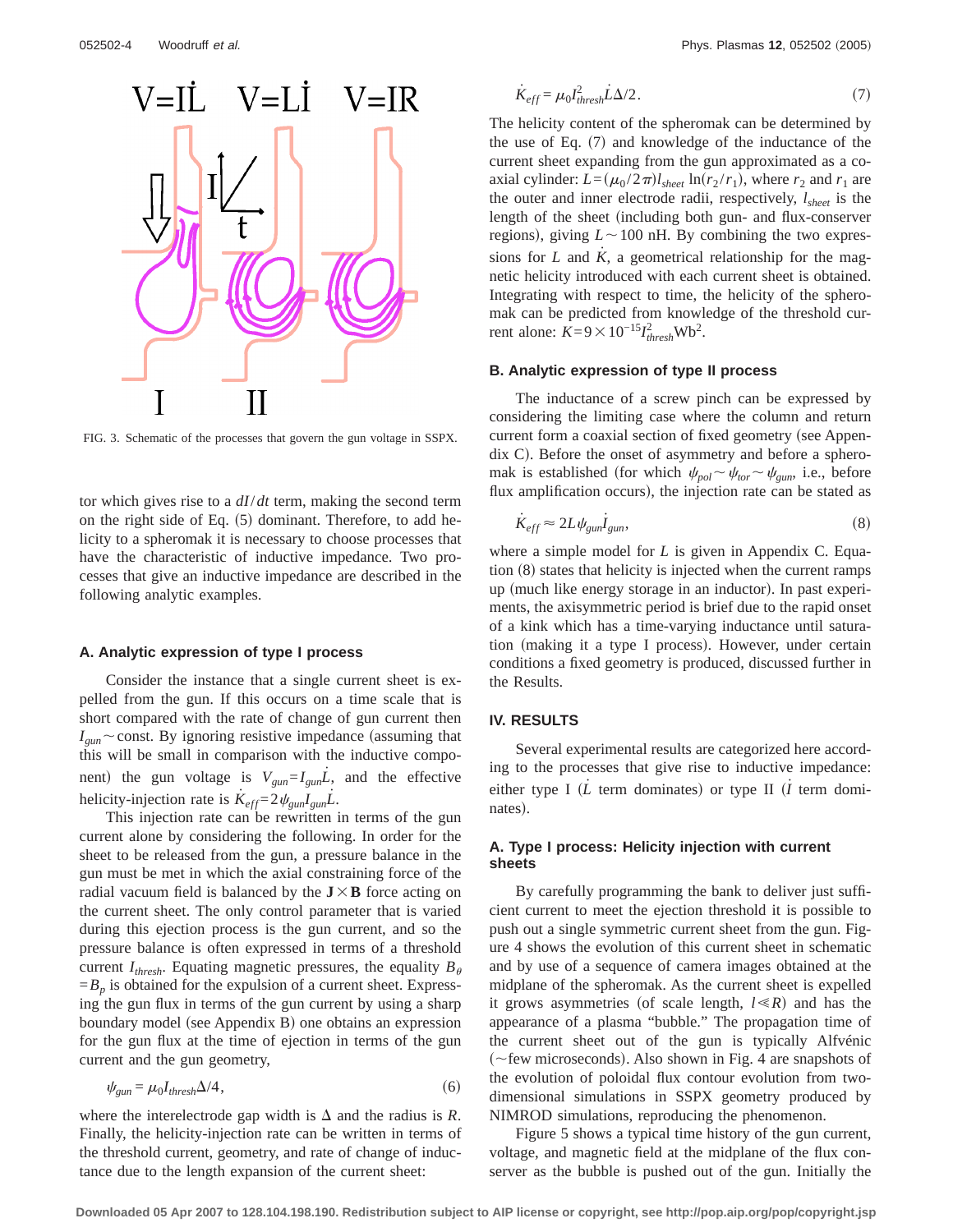

FIG. 4. Illustration with fast camera images (courtesy of CALTECH) of the ballooning of a current sheet from the gun.

voltage is determined by a fixed inductance and time-varying current  $(V_{\text{gun}}=L\dot{I}_{\text{gun}})$  as current flows in the gun, but when  $I_{\text{gun}} = I_{\text{thresh}}$ , the sheet expands from the gun and as it grows in size, *L* grows to produce a 1600 V voltage spike. As the



FIG. 5. Time histories of (a) gun current, (b) spheromak poloidal magnetic field strength at the midplane,  $(c)$  helicity content,  $(d)$  gun voltage,  $(e)$  injected flux, and  $(f)$  helicity decay time.

current falls below the ejection threshold, the spheromak disconnects and the voltage falls to  $\sim$  50 V (consistent with a short near the breech of the gun), after which the spheromak decays. By using probes mounted at the edge in the gun, the magnetic flux expelled from the gun is observed to increase with time up to 15 mW, then falls quickly to zero in the gap. By integrating the measured products of voltage and flux, it is possible to show the helicity evolution [Fig.  $5(c)$ ]. In this particular example, the helicity content of the spheromak is accurately predicted by knowledge of the threshold current alone: for shot 6814 where  $I_{thresh} = 410 \text{ kA}$ ,  $K = 1.5e-3 \text{ Wb}^2$ . An edge magnetic coil, calibrated with CORSICA, gives the helicity of the spheromak to be  $1 \times 10^{-3}$  Wb<sup>2</sup>. Note that the measured and predicted helicity contents of the spheromak differ: after the current sheet has been expelled from the gun, voltage falls to  $\sim$ 300 V until *I<sub>gun</sub>*=*I*<sub>thresh</sub>. The measured helicity does not continue to increase after the initial voltage spike, while the integral of  $2V_{\text{gun}}\psi_{\text{gun}}$  shows a continued increase.

### **B. Type I process: Helicity injection by multiple current filaments**

Figure 6 shows the current, voltage, and magnetic field time histories for a new operating mode (first reported in Ref. 16) that gives a continued increase of magnetic field strength until the bank runs out of charge (shot No. 7226). By maintaining  $I_{gun} \sim I_{thresh}$ , spheromak magnetic field strength grows monotonically and 1.5 kV voltage spikes occur with a typical period of 10 µs. The voltage spikes raise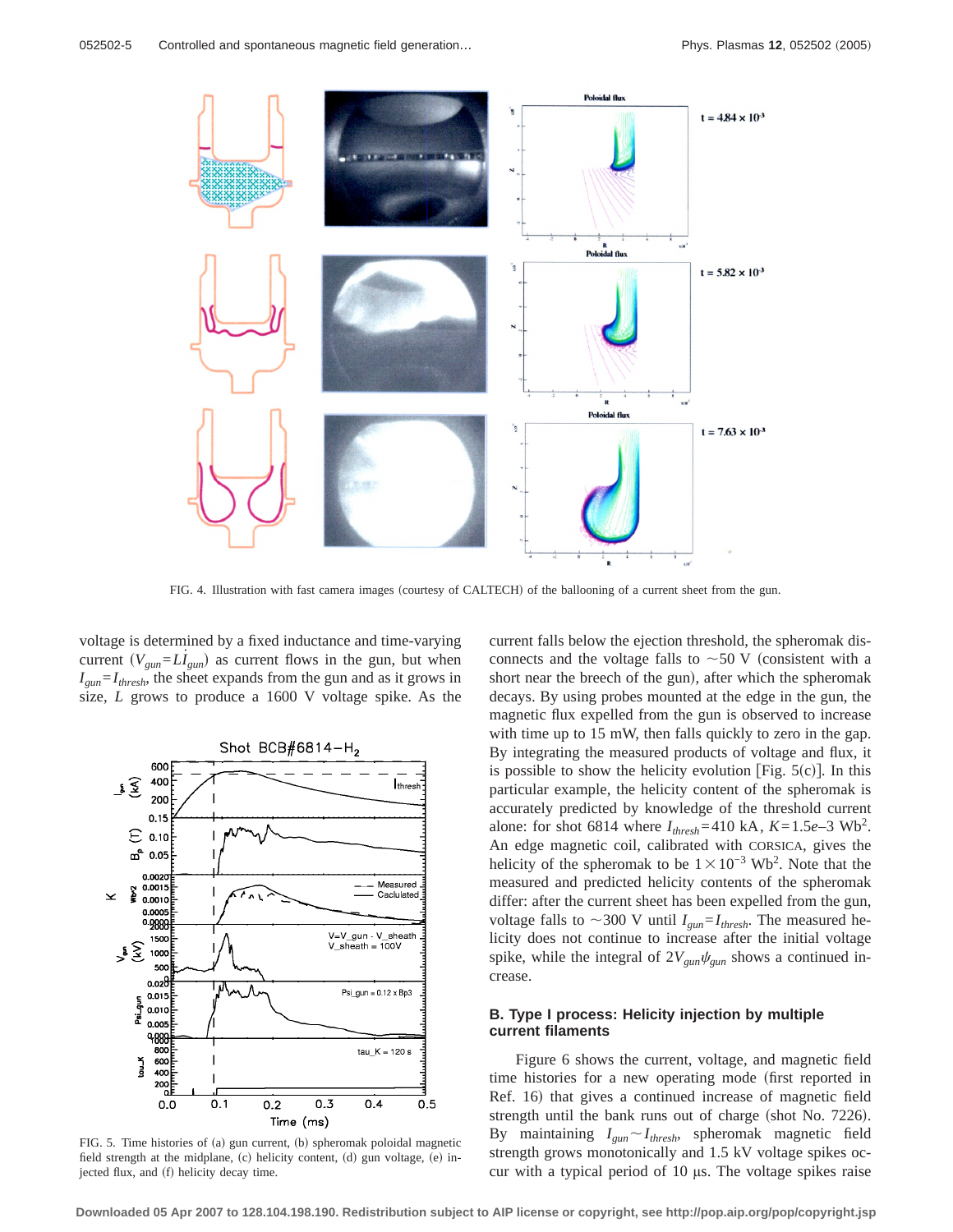

FIG. 6. Steadily building discharge.

the mean voltage by more than a factor of 2 compared with other operating modes, giving the highest sustained rate of injection for SSPX.

The origin of the voltage spikes is explored by use of a number of signal processing techniques. Figure 7 shows the auto spectra for the filtered voltage and field fluctuations, their cross-power spectrum and their coherence. The voltage fluctuations have a much broader spectrum than the magnetic field fluctuations and extend beyond 100 kHz. For this analysis, those signals above 100 kHz are filtered out as they contribute only fractionally to the total signal. Still, it is significant that the energy in the voltage fluctuations is finite out to and beyond 100 kHz, whereas in the magnetic signals,



FIG. 7. Auto power spectra from the filtered gun and field fluctuations, cross spectrum, and coherence.



FIG. 8. Correlation of magnetic field with gun voltage (solid line) and of two magnetic field coils mounted on the insertable probes, separated by 10 cm vertically (dashed line). If  $r$  is less than 0.5, the signals are said to be weakly correlated.

there are virtually no signals with frequency above 50 kHz. Further, the voltage fluctuations have large amplitude from low frequency up until 60 kHz: more than double the  $n=1$ mode frequency indicating that the rotation of the doughhook (that generates the  $n=1$  mode signal) is not by itself responsible for voltage fluctuations (voltage fluctuation amplitudes are at minimum at the  $n=1$  mode frequency of 25  $kHz$ ). This is shown further by a low cross power at all frequencies other than the  $n=1$  mode frequency, and the signals are coherent  $(y>0.6)$  only at the mode frequency (above 50 kHz, coherence becomes meaningless as the magnetic signals fall to insignificant amplitude). The weak coherence is manifest also in the time-delay correlation. Figure 8 shows the correlation function for voltage and magnetic field fluctuations in the gun (between two coils mounted 10 cm apart vertically): the magnetic field appears to be well correlated in time with  $r \sim 1$  falling to 0.5 over 40 or so microseconds. There is not a strong time correlation between the magnetic field and voltage:  $r \sim 0.2$ , but the correlation is finite due to the  $n=1$ . In summary, voltage fluctuations at the  $n=1$  mode frequency appear to be coherent with those in the magnetic field spectrum, however these frequencies represent only a small range in frequency over which the energy of the voltage fluctuations is distributed (extending up to and beyond 100 kHz) for which signals are incoherent and poorly time correlated with magnetic field fluctuations.

Certain shots operated with slightly higher gun current show a change of current path and a cessation of magnetic field increase earlier in the time history. Figure 9 shows gun voltage, current, magnetic field, density, and fluctuation amplitudes from one of these discharges: note that the magnetic field rolls over at about 2 ms, and that the gun voltage changes character from spikey to nearly constant (at  $\sim$ 200 V). What makes these discharges different is that the edge toroidal field continues to increase throughout the shot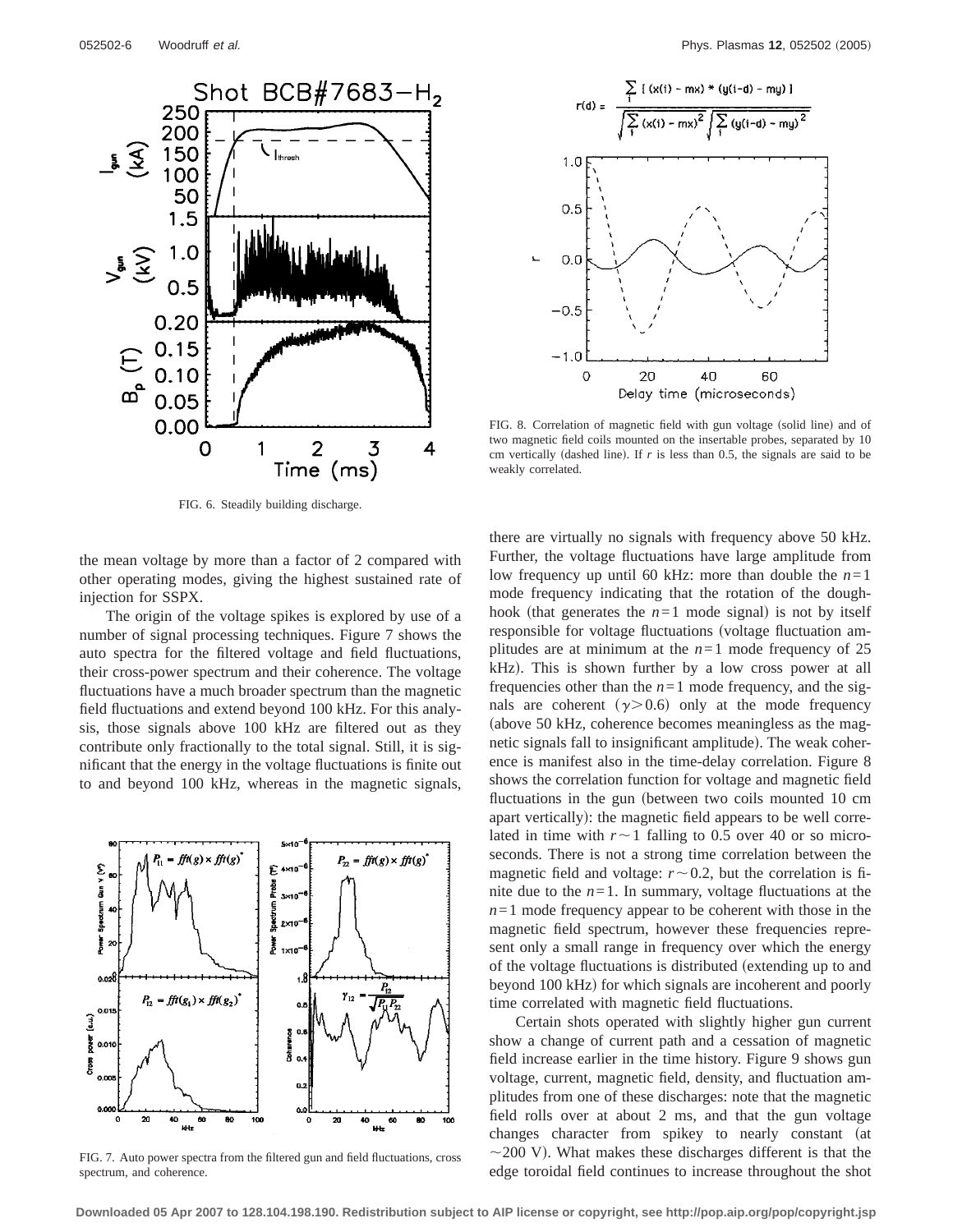

FIG. 9. A steadily building shot that ceased to build part-way through the shot.

[Fig.  $9(f)$ ] indicating a change of current path: current flows increasingly into the flux conserver instead of returning to the gun.

With both the signal analysis and knowledge of the current path, we can build a heuristic model for the origin of the voltage fluctuations (shown in Fig.  $10$ ). It is the interaction of the out-going and in-bound current paths that leads to discrete reconnection events in the "nearly stuffed" gun. A mechanism that would entail these properties would be the expulsion of multiple filaments: the helicity that is carried by this filament is additive to the spheromak helicity by further reconnection processes, and so the spheromak field strength grows with time. Further evidence for filament formation in SSPX was presented by Ryutov, $26$  evidenced by electrode tracks and argued on the basis of an instability arising from the temperature and energy dependences of the particle recycling coefficient.



FIG. 10. Schematic origin of the gun-voltage fluctuations.



FIG. 11. NIMROD simulation shows continued magnetic energy buildup with a longer pulse.

While the voltage is set as a boundary condition in the NIMROD simulations discussed in this work, it is still possible to simulate the effect of applying a high time-average voltage for an extended period (where in the experiment it is the voltage spikes that raise the average voltage). Simulations of shot No. 7226 have qualitative and quantitative agreement. With Spitzer temperature-dependent resistivity at finite pressure (peak  $\beta_e$  ~ 6%) and constant thermal conductivities (isotropic  $\chi = 100 \text{ m}^2/\text{s}$ ), a continued buildup of magnetic energy is observed for pulse times of increasing length but shorter than the resistive decay time  $(Fig. 11)$ . The initial increase of magnetic energy in the simulation tracks No. 7226 is fairly good. As the plasma heats, the resistivity decreases and the resistive decay time increases, which allows continued increase of the spheromak magnetic fields if the gun voltage is maintained.

#### **C. Type I process: Helicity injection by kink formation**

Usually in formation shots, there is an initial axisymmetric ballooning of the injector flux which injects helicity (and hence magnetic energy) into the flux conserver. If the gun current is programed to exceed the ejection threshold then an asymmetry soon develops as a MHD kink forms on the geometric axis. This transition is seen in SSPX in most shots and is characterized in the mode analysis shown in Fig. 12. The frequency of the  $n=1$  mode is typically around 10–20 kHz. Determining the coherence at the  $n=1$  frequency, it is apparent that the mode is globally coherent: the coherence is around unity everywhere. The discrete Fourier analysis reveals a strong  $n=2$  component during the period that the *n*  $=1$  is present. This is interpreted as a harmonic distortion rather than a true  $n=2$  kink of the toroidal flux. The reason is that the  $n=2$  phase change occurs at twice the rate observed for the  $n=1$ .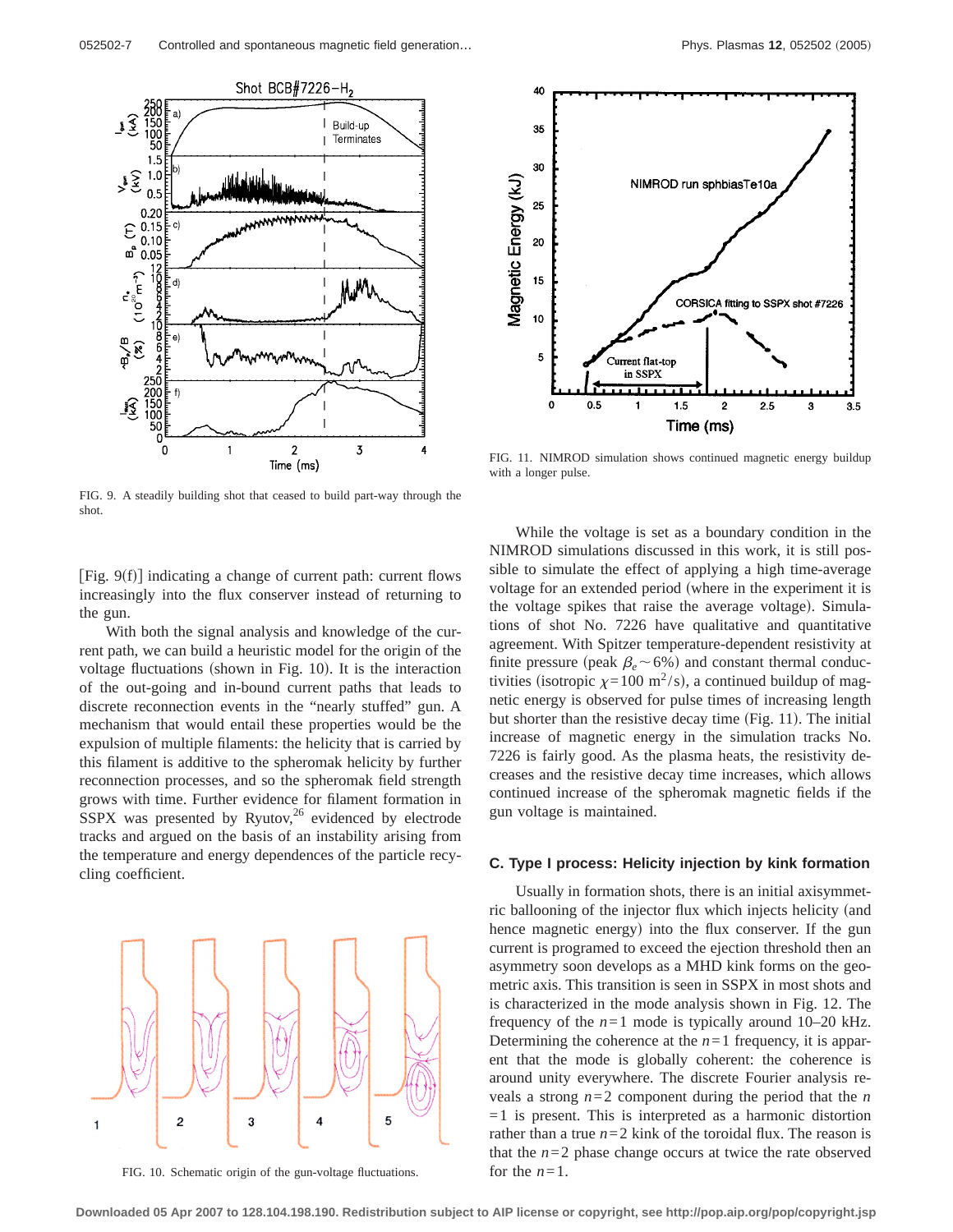

FIG. 12. Mode analysis for formation shot No. 3099. Note the initial  $n=0$  mode, followed by the  $n=1$  mode (and various harmonics).

In NIMROD simulations large  $n=1$  MHD perturbations are observed when the plasma is strongly driven by the electrostatic field, shown in Fig. 13. The poloidal magnetic field perturbation at the outboard midplane is  $\delta B_z(n=1)/B_z$  $\sim$  10%; however, the *n*=1 relative perturbation amplitude is  $\sim$ 25% averaged over the volume in the simulation. Although the toroidally averaged fields in the NIMROD simulation indicate that a mean-field spheromak has formed with flux amplification similar to SSPX shots, the Poincaré surface-ofsection plots for tracing the magnetic field lines indicate short, open field lines until the driving voltage has been crowbarred (shorted out), which allows the symmetrybreaking perturbations to resistively decay and closed flux surfaces can then emerge.<sup>11,23</sup>



FIG. 13. (a) Vertical magnetic field Fourier analyzed in angle measured just inside the major radius of the spheromak at the vertical midplane for a simple cylinder simulation as a function of time. (b) Magnetic energy integrated over volume Fourier analyzed in angle as a function of time. Simulation parameters: bicubic finite elements  $(24\times24)$ , six toroidal Fourier modes, *E*<sub>0</sub>=100 V/m,  $\eta/\mu_0=1/2$ ,  $\tau_A \sim 10^{-5}$  s,  $\tau_r \sim 8 \times 10^{-2}$  s, *n*  $=10^{21} \text{ m}^{-3}$ ,  $m_{\text{ion}}=10^3 \text{ m}_\text{h}$ ,  $\chi_{\parallel}=10^3 \text{ m}^2/\text{s}$ ,  $\chi_{\perp}=10 \text{ m}^2/\text{s}$ ,  $v_A=2\times10^6 \text{ m/s}$ .

#### **D. Type II Process: Helicity injection by pulsing current along a fixed kink**

Usually, the vacuum magnetic field is programed to be radial across the mouth of the gun which can inhibit ejection. The *IdL*/*dt* term, can be minimized by programing a predominately vertical vacuum field, as shown in Fig. 1, and is much like that used in the NIMROD simulations. By pulsing the gun current twice along a predominately constant inductance path the magnetic energy increases in a step-wise manner.

Two 450 kA current pulses can be produced as shown in Fig.  $14(a)$  by firing each half of the formation bank separately, at 1 ms after the sustainment pulse-forming network has fired. Also shown in Fig. 14 are the following: (b) resulting gun voltage (peaked twice at around  $2$  kV); (c) total magnetic field energy as inferred by a magnetic field coil at the midplane calibrated with CORSICA; and (d) plasma lineaveraged density measured on a chord through the magnetic axis. Close timing of the two pulses gives an increase of the stored magnetic energy from 18 to 26 kJ, after which time, the spheromak decays. In this way, the highest magnetic fields yet observed in SSPX are produced  $(0.35 \text{ T at the wall})$ and  $0.7$  T at the geometric axis) and the ratio of the edge field to the injected current is higher by 25% than the previous scaling. CORSICA infers that the increase of the magnetic energy is attributable to an increase of the total current enclosed by the separatrix, i.e., pulsing increases the fraction of current flowing on closed field lines from 210 kA to 350 kA (an increase of  $\sim$ 70%). During the second pulse, the density is temporarily increased by a factor of 2, however, it falls rapidly to a level that is consistent with most discharges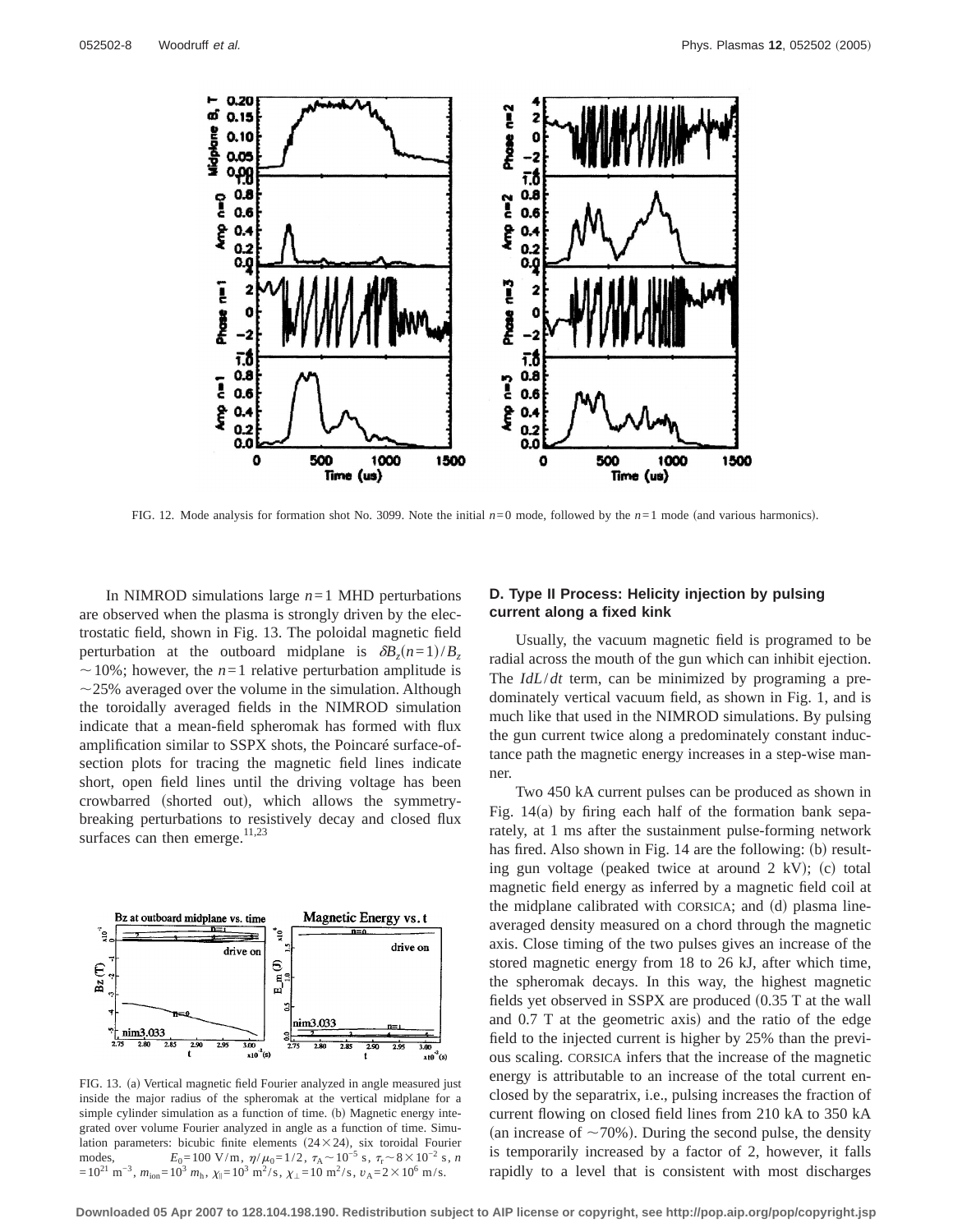

FIG. 14. Results of double pulsed operation with the *n*=1 mode.

formed with 450 kA. The gray line on Fig.  $14(d)$  shows the attained density after around 100 shots (with intermittent  $T_i$ gettering), and by marginally increasing the programed vacuum field. It is lower compared with the original shots indicating that the large increase of density during the second pulse can be attributed to poor surface conditioning, and the introduction of dense edge plasma. However, irrespective of surface conditioning the density collapses after the second pulse to a similar level obtained on the first pulse.

Figure 15 shows a plot of the gun voltage against the rate of change of injected current for a typical pulsed shot in order to demonstrate the phase relationship between voltage and current for these discharges. The process is identified as inductive by the linear proportionality between *V* and *dI*/*dt*. Note that the absolute magnitudes differ: the first pulse has an inductance of 0.27 µH and the second has  $L \sim 0.2 \mu$ H—this is discussed below (and also in Ref. 25). There is also evidence for the buildup of magnetic energy along the geometric axis during the second pulse that is suddenly redistributed in a single event (paper submitted to PoP).



FIG. 15. *V* vs *dI*/*dt* for pulsed buildup for shot 11170.



FIG. 16. Temperature profiles for pulse buildup.

While the  $n=1$  is the dominant mode during the second pulse, the spectrum is quite broad: similar amplitudes out to  $n=5$  indicate a strongly driven configuration, and fluctuation amplitudes are comparable to more usual modes of operating. There is no clear indication that current sheets are expelled from the gun, instead probes inserted across the mouth of the gun show a very strong asymmetry  $(100\%$  variations of poloidal and toroidal field there). This is symptomatic of the rotation of the current column that gives rise to the *n*  $=1$  mode. The asymmetry is not observed at the midplane of the spheromak, where calibration errors can explain a 5% systematic asymmetry in the poloidal fields.

However, asymmetry is manifest quite strongly at the divertor and lower flux conserver indicating that the injected current path extends from the gun to the divertor. This path is substantiated by the observation of high wall currents (high edge toroidal field), and by camera images that reveal bright asymmetric patches. Camera images do not reveal a large kink at the geometric axis (like those observed by Lindberg), presumably because the impurities burn through to higher ionized states and do not radiate in the visible.

Typically, the temperature profile during the decay of the second pulse is peaked at the magnetic axis at around 120 eV. Figure 16 shows a typical temperature profile (at  $1.6 \text{ ms}$ ), just after the second pulse. PTS was scanned throughout the time history and shows the highest temperatures at around 2 ms. At 1.3 ms, just before the second pulse, the average core temperature from a number of shots is  $\sim 80$  eV. The local electron  $\beta$  is typically higher after the second pulse and reaches  $\sim6\%$  in the core.

Increasing the time between pulses results in a quasisteady sustainment of the configuration. Figure 17 shows the time histories of the current, voltage, magnetic field, and average core electron temperature obtained from 15 similar shots. While the spheromak fields remain finite, the temperature is caused to fall during the pulses due to a large influx of cold plasma, giving also a high density for the second pulse. However, measurement of the  $\beta$  profile before and after sec-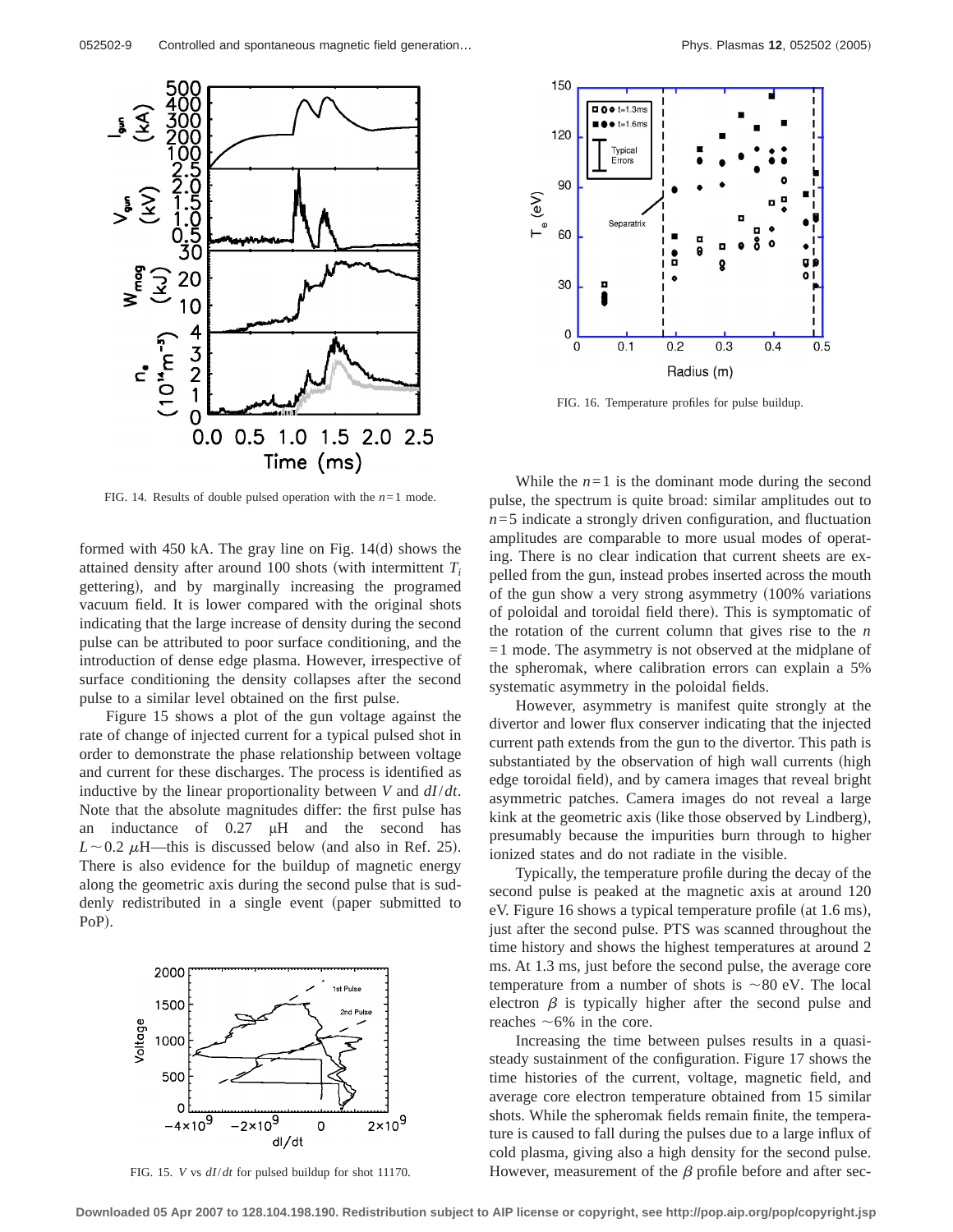

FIG. 17. From shot  $MF+5$  No. 10223: (a) gun current; (b) gun voltage; (c) edge poloidal field at the midplane; (d) density from chord through the magnetic axis; and (e) average core temperature from a series of nominally identical shots.

ond pulse indicates that confinement recovers after the collapse with the radial profile and magnitude of  $\beta$  returning to the prepulse level.

We used NIMROD to simulate the effects of driving spheromak formation with two voltage pulses. The first voltage pulse forms the spheromak, which is then allowed to decay by crowbarring the driving potential. Closed field lines emerge when the symmetry-breaking perturbations are less than a few percent in volume-averaged magnetic energy. The second pulse builds the magnetic energy to a higher level, and there is evidence for a fourfold increase in the volume of closed flux from the first to the second pulse and an increase in the total flux amplification from 4.7 to 5.1 at the times when the driving voltages were crowbarred and from 4.0 to 4.45 in decay when the good flux surfaces shown in Fig. 18 occurred. These increases are not attributable to the decrease in the total dissipation (as the resistivity is not temperature dependent in this simulation). The driving time for each pulse was 31 ms, and the vertical electric fields near the outer radial boundary of the pillbox were 100 V/m in both pulses. The mass density in this simulation is  $\sim 10^4$  greater in the simulation than experiment; both velocities and times scale with the Alfvén speed so this corresponds to  $\sim 0.3$  ms in the experiment. Higher temperatures were achieved after the second pulse than after the first pulse  $(95 \text{ eV at } 0.14 \text{ s vs } 78 \text{ eV})$ at 0.056 s). The peak plasma electron  $\beta$  in the simulation was  $\approx$  4% at 0.14 s, equivalent to 1.4 ms in the experiment.

## **V. DISCUSSION**

Four operating modes have been presented alongside resistive MHD simulations showing qualitative and quantitative agreement. The essence of these operating modes was presented in Sec. II, namely, that the processes that most



FIG. 18. NIMROD simulations of double pulsed operations.

usefully transfer helicity from the gun to the spheromak are inductive, can be expressed in simple analytic form, and can be harnessed by carefully programing the bank. We find that two new operating modes give a more favorable scaling of the magnetic field with the injected current. These new scalings are shown in Fig. 19. We discuss each of the features of these operating modes as follows.

#### **A. Inductive origin of helicity injection and the role of reconnection**

There are several more features of Eq.  $(7)$  that warrant consideration: the rate of helicity injection depends on how quickly one is able to push out a current sheet, and it is



FIG. 19. Scaling of *B* vs *I* for operation with  $n=1$  mode (solid line), operation at the ejection threshold (empty circles), and double pulsed operation (solid circles).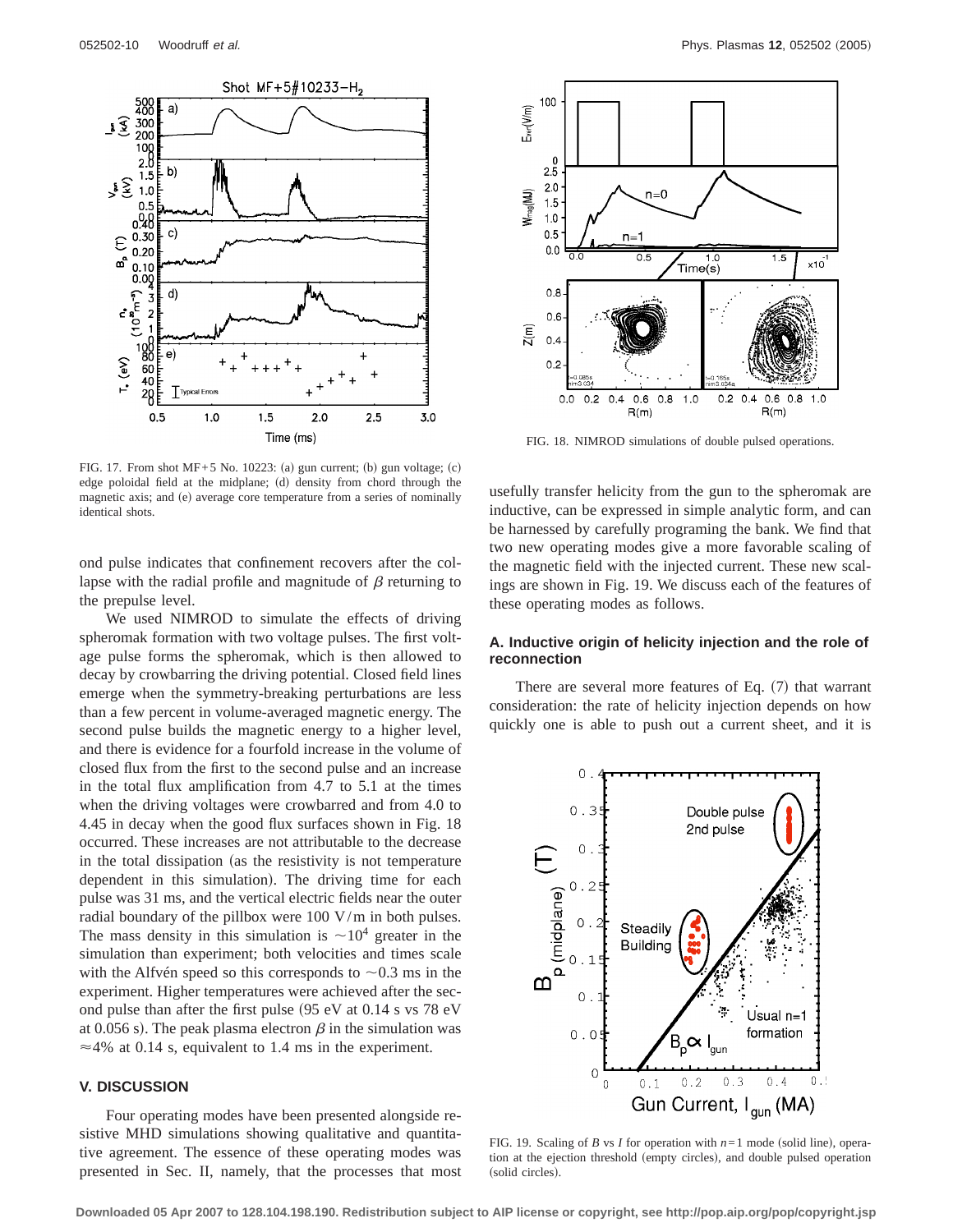possible to imagine the production of multiple current sheets. Considering the rate of injection: a less massive sheet would eject more quickly given the same forcing term, and hence one might expect there to be a sensitivity of the injection rate with gas species. This sensitivity has been observed in SSPX, particularly in shots for which there is a high pressure prefill. The production of multiple current sheets has also been observed to occur spontaneously in the experiment, and some attempts have been made to control the ejection. $27$ However, magnetic reconnection is necessary in order for multiple current sheets to be expelled.

The rate of change of inductance can be expressed as in terms of the ultimate inductance of the loop and a time  $\tau$ : for the single current sheet,  $\tau$  is the time taken for the plasmoid to fully disconnect from the gun. *This description requires reconnection: it follows that if the plasmoid does not disconnect, so that another current sheet can form, the helicity of the system is defined explicitly in terms of the inductance (defined by geometry) and the current, for which the spheromak helicity will remain in proportion to Igun*. This proportionality is observed in the experiment for many modes of operating as presented in Fig. 19 and so the linear scaling can be understood as the growth to maximum inductance of an ultimately fixed inductance current path, without reconnection. (The pressing question for such a geometry-defined helicity is the following: what limits the minimum radius of the column? An arbitrarily small column would give an arbitrarily large helicity content, for example.)

Helicity should ramp down as per Eq.  $(8)$ , but this is not observed. There are no negative voltage spikes observed in the data. This can be explained somewhat trivially: the flux that is injected remains trapped in the flux conserver and cannot escape, and certainly if it did shift vertically into the gun then it would generate a negative voltage spike. Such vertical instabilities have been observed in SSPX under some unique conditions, but are not evident here.

The steadily building discharges could be described in terms of a "Roman Candle" effect whereby a current filament initiates at some point in the gun and is absorbed by the spheromak at the *x* point near to the mouth of the gun. The precise nature of this process remains to be determined, but would have ramifications for galactic magnetic fields, which still require mechanisms, perhaps of this nature, to generate large flux amplifications.

#### **B. Scaling of the results to more interesting regimes**

Consider first the operating mode in which  $I_{\text{gun}} \sim I_{\text{thresh}}$ for extended periods. As time goes on with the voltage drive fixed in NIMROD the magnetic energy in the simulation surpasses the experiment. The results shown in Fig. 11 suggest that extending the pulse coming from the driving capacitor bank can be beneficial in the experiment.

If the bank could be programed to deliver a train of pulses, how strong could the magnetic field become? The limiting spheromak magnetic field from multipulse injection is determined from the pulse repetition rate 1/*T* and the spheromak decay rate  $\tau_K$ , set by resistive losses. Using the helicity balance equation,  $dK/dt = 2\psi_g V_g - K/\tau_K$ , the limiting

helicity content can be found. Defining the helicity input from each pulse  $\Delta K_g = \int_t^{t+\delta t} 2\psi_g V_g dt$ , where  $\delta t$  is the pulse width of each pulse in the pulse train, and assuming constant  $\tau_K$ , the limiting helicity content is given by  $K_\infty = \Delta K_g \{1\}$  $-\exp(-T/\tau_K)$ <sup>-1</sup>. This relation balances the input rate from each pulse with the helicity decay between pulses  $\Delta K<sub>g</sub>$ <sup>{1}</sup>  $-exp(-T/\tau_K)$ } and is for the helicity at the end of each pulse. In this case (with  $T=300 \mu s$  and  $\tau_K=1000 \mu s$ ), one would expect  $K_{\infty}$ =3.8 $\Delta K_g$ , providing of course that the spheromak dissipation time does not grow with time, in which case there may not actually be a limit to the buildup of helicity.<sup>28</sup> Perhaps surprisingly, we see a doubling of core temperature from the first to the second pulse, which is evidence in favor of such an optimistic projection. However, we are assuming also that  $\Delta K_g$  does not change on each pulse (which seems not to be the case here:  $V_{\text{gun}}$  is lower on the second pulse by almost a factor of  $2$ ). Thus, a natural experiment is to add third and even fourth pulses, and monitor the temperature. This is unfortunately not presently possible in the experiment.

Given observed scalings, a simple model has been generated to determine the requirements to reach higher temperatures. The equations used in this model are to be found in Appendix A. Three scalings based on observation are used:  $(1)$  the scaling of temperature with density and field at approximately constant  $\beta$ ;<sup>15</sup> (2) the scaling of density with gun current, in approximately linear form; and  $(3)$  the new scalings for the magnetic field with gun current presented here. A Bessel function model is used to infer internal field and current profiles, scaled to a measured edge magnetic field to calculate *J* in the core and hence the Ohmic heating power and a heating time. This heating time determines the minimum time constraint on the sustainment bank. Hence the size of the sustainment bank can be determined, given also an observed coupling efficiency. We can also calculate the electrode heating, given calorimetry performed on the inner electrode. Given constraints on electrode heating (due to surface melting), and on bank size (due to cost), we are able to determine which operating mode is the most favorable to explore in the future.

As an example of the model, consider the usual SSPX discharges for which we have observed 200 eV with 400 kA on the formation bank and 200 kA on the sustainment. The core temperature is 200 eV, edge field is 0.26 T, core density is  $7e$ -19 m<sup>-3</sup>, total magnetic energy is 22 kJ (in agreement with CORSICA), the coupled formation bank energy needed to achieve this is 150 kJ, the ohmic heating time is 0.3 ms, and would require a sustainment bank of only 400 kJ to maintain stability until 200 eV is reached. The simple scaling model shows that for pulsed operation, it would be possible to produce a 1 keV spheromak by producing two pulses of 1 MA. An intermediate step to attain this would be to install a modular bank that would pulse two pulses of 600 kA (or a train of lower current pulses at 400 kA). Such a scenario would allow the production of a 0.5 T, 500 eV spheromak. Such a step would be necessary for further testing of both the scaling model and the NIMROD simulations.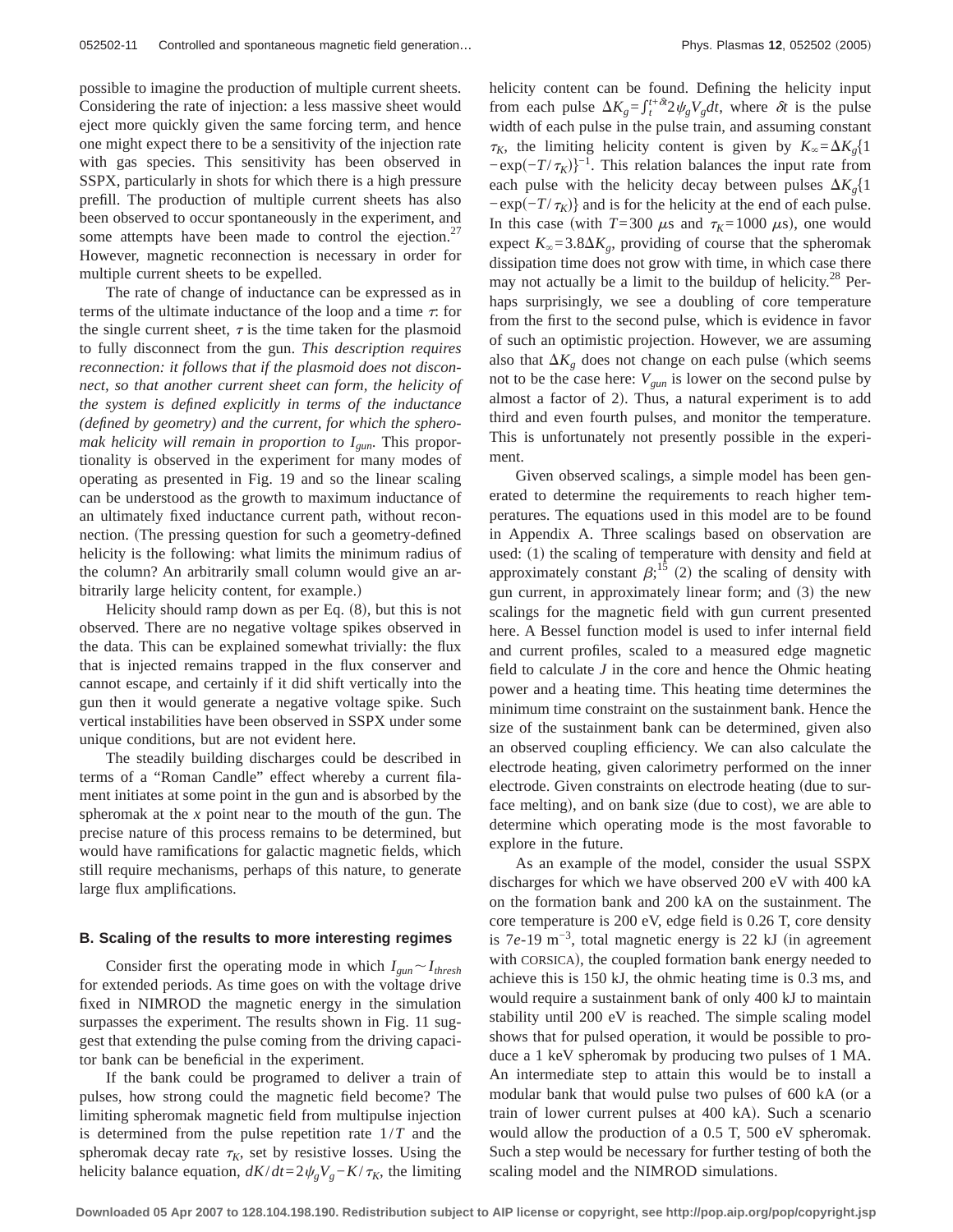#### **VI. CONCLUSION**

We have demonstrated two new operating modes in SSPX that raise the scaling of the field to injected current significantly above what has been obtained previously. We understand the helicity-injection processes that cause this increase in scaling to result from inductive processes in the plasma. Comparison with NIMROD simulations, operated in SSPX-similar parameter space, shows similar features for all of the experimental operating modes. Using a simple scaling model and the understanding gained from scalings observed in the experiment, we are able to predict what bank modifications need to be made in order to produce a spheromak of a given temperature. Further, we indicate that a bank modification should give rise to 500 eV spheromaks. This modification is therefore a necessary step towards the production of high temperature plasmas, which would give additional scaling information and would serve as a critical test for NIMROD code.

### **ACKNOWLEDGMENTS**

The authors would like to acknowledge useful discussions with Dmitri Ryutov and Ken Fowler, and other SSPX team members for keeping the machine operating. An earlier version of this paper was presented as an invited talk at the American Physical Society Division of Plasma Physics meeting, November, 2003. This work was performed under the auspices of the U.S. Department of Energy by the University of California Lawrence Livermore National Lab under Contract No. W-7405-ENG-48.

#### **APPENDIX A: SCALING MODEL**

The scaling model entails the following linear scaling relations observed experimentally:

$$
T_e(eV) = \frac{\beta(\%)B_p^2(T)}{2\mu_0 n_e(m^{-3})},
$$
\n(A1)

$$
B_p(\mathbf{T}) = c_1 I_{\text{gun}}(\mathbf{A}),\tag{A2}
$$

$$
n_e(\text{m}^{-3}) = c_2 I_{gun}(\text{A}),\tag{A3}
$$

$$
W_B(\mathbf{J}) = \frac{B_p^2(\mathbf{T})}{2\mu_0} \Delta V(\mathbf{m}^3),
$$
 (A4)

$$
E_{bank}(J) = W_B(J)/f(\%),\tag{A5}
$$

where *f* is the empirically derived efficiency of formation, which is typically small  $(<10\%$ ). The time taken for the plasma to heat to a given temperature is determined by the Ohmic heating power calculated by a Bessel function approximation for the magnetic fields scaled in proportion to the edge poloidal field  $B_p$ , and a Spitzer resistivity:

$$
t_{heat}(s) = \frac{k}{c_3} \frac{2}{5} T^{5/2}(eV),
$$
 (A6)

where  $k = en$  and  $c_3 = 5.2 \times 10^{-5} Z_{eff} |\lambda| J^2 \Delta V$ .

#### **APPENDIX B: SHARP BOUNDARY MODEL**

Here we use a simple slab model to illustrate the ejection threshold. Toroidal flux is generated by axial current flow in the inner electrode and poloidal flux is generated by the injector solenoid. Injector gap distance is  $\Delta$ , and has a radius  $R(\gg\Delta)$ . We assume that the poloidal flux becomes compressed into a channel of width  $\delta$  and length *l*. The toroidal and poloidal fluxes are then written as

$$
\Phi = B_{\vartheta}(\Delta - 2\delta)l,\tag{B1}
$$

$$
\Psi = 2\pi R B_p \delta. \tag{B2}
$$

By setting the poloidal and toroidal magnetic field components to be equal (magnetic pressure equal at threshold), the magnetic energy can be expressed as

$$
W_B = \frac{\Psi \Phi \Delta}{2\mu_0 \delta(\Delta - 2\delta)},
$$
\n(B3)

then by minimizing the magnetic energy with respect to the flux-channel width  $(dW/d\delta=0)$  one obtains  $\delta=\Delta/4$ . The threshold for ejection can be written simply as  $\lambda_{crit} = 4/\Delta$ (where a slab model would give  $\pi/\Delta$ ). For SSPX,  $\lambda_{crit}$  $\sim$ 19.1 m<sup>-1</sup>.

## **APPENDIX C: INDUCTANCE OF A COAXIAL SCREW PINCH**

In the axisymmetric approximation, a column has a magnetic field

$$
B = \frac{\mu_0}{r} \int_0^r j(r) dr.
$$
 (C1)

Assume that the current is returning in a cylinder at radius *rm* and length  $L_m$ . The magnetic energy is thus

$$
W = \int \frac{B^2}{2\mu_0} dV = \pi L_m \mu_0 \int_0^r \frac{dr}{r} \left[ \int_0^r j r dr \right]^2.
$$
 (C2)

Suppose the column has a radius *a*, the current is *I*, and the current density is flat. Then, we can write

$$
W = \frac{L_m \mu_0}{4\pi} I^2 \left\{ \int_0^a \frac{dr}{r} \left[ \int_0^r \left( \frac{r}{a} \right)^2 dr \right]^2 \right\},
$$
 (C3)

$$
B_{in} = \frac{\mu_0}{r} \int_0^r Jr dr = \frac{\mu_0 Ir}{2\pi a^2},
$$

$$
B_{out} = \frac{\mu_0 I}{2\pi r},
$$
  
\n
$$
W = \int \frac{B^2}{2\mu_0} dV = \frac{\pi L_m}{\mu_0} \left[ \int_0^a B_{in}^2 r dr \right] + \left[ \int_a^b B_{out}^2 r dr \right]
$$
  
\n
$$
= \frac{L_m}{16\pi} \mu_0 \left[ 1 + 4 \ln(b/a) \right] I_{gun}^2
$$

and given